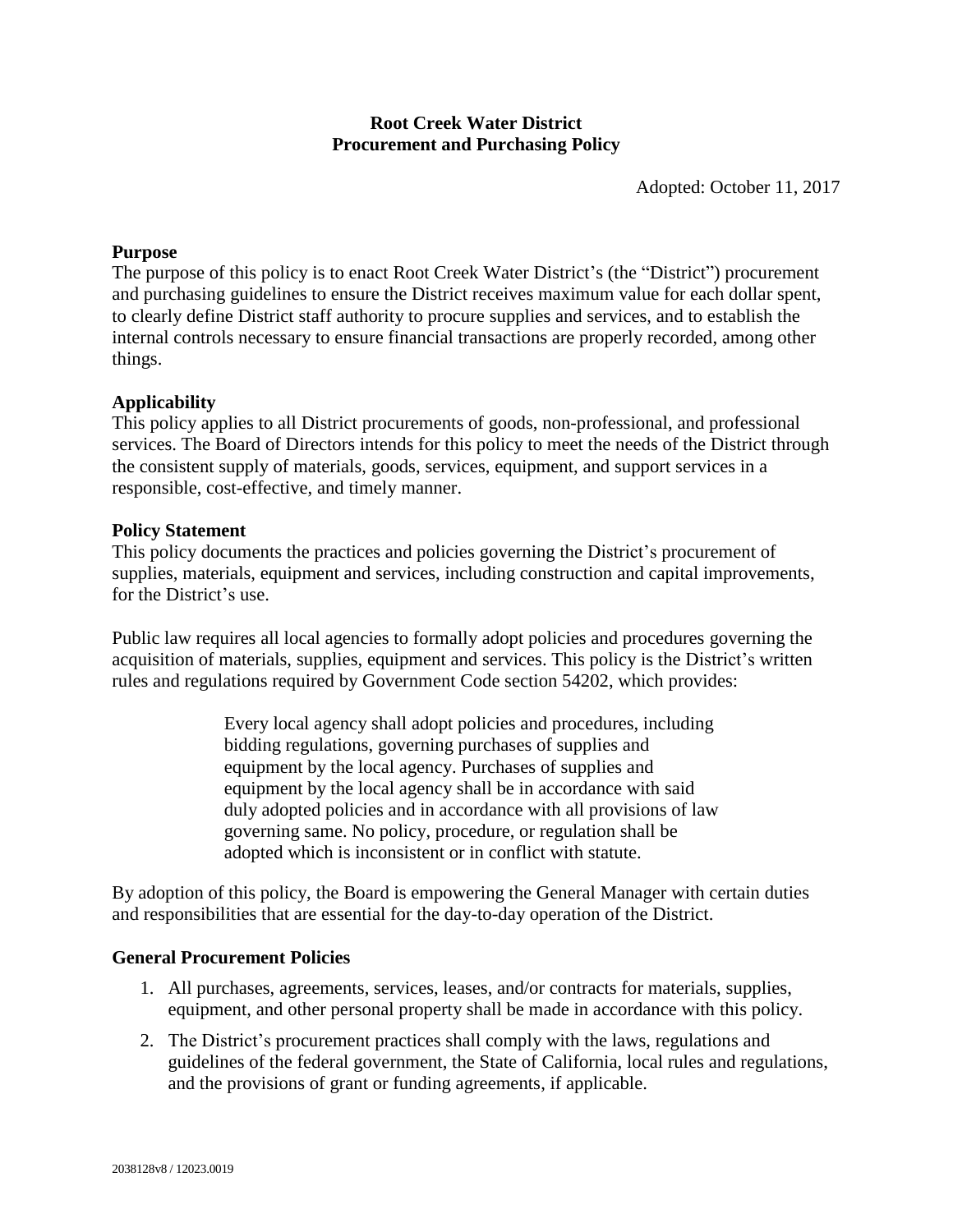- 3. Splitting or separating material, supply, service, lease, or equipment orders or projects for the purpose of avoiding the requirements of this policy is strictly prohibited.
- 4. All capital projects will follow the dollar thresholds set forth in this procurement policy. The General Manager will ensure performance within the guidelines prescribed by law, by legal opinions, and in accordance with direction provided by the Board of Directors.
- 5. Any procurement or purchase that will increase the District's adopted budget shall require explicit prior Board approval, except in cases of emergency purchases, defined below.
- 6. The General Manager shall administer all contracts in a manner that assures the good(s) and/or service(s) received by the District meet(s) the terms and conditions of said contracts.

# **Procurement Authority**

The General Manager is authorized to:

- 1. Upon obtaining appropriate approvals, enter into contractual obligations on behalf of the District for the acquisition of supplies, materials, equipment, and services necessary to support District functions in accordance with this policy.
- 2. Solicit full and open competitive pricing in accordance with this policy to obtain the best value for the District.
- 3. Provide for the fair and equitable treatment of vendors, suppliers, and contractors.
- 4. Review all purchase orders for accuracy and completeness.
- 5. Supervise the receipt and inspection of all materials, supplies, equipment, and services purchased to ensure conformance with specifications.
- 6. Recommend the disposition of surplus or unused supplies, materials, equipment, and scrap through sale or other means.
- 7. Maintain a bidder list, vendor lists, and any other necessary records that facilitate efficient procurement; however, the General Manager shall ensure all vendors, suppliers, and contractors interested in doing business with the District shall be given fair, unbiased consideration.
- 8. Prepare and recommend revisions and amendments to the procurement rules and requirements in the policy governing the purchase of materials, supplies, equipment, and services.

## **Procurement Methods**

For purchases exceeding \$25,000, the District shall use one or more of the following procurement methods: Informal Quotes ("IQs"); Invitations to Bid ("ITBs"); or Requests for Proposals ("RFPs"). As described more fully below, ITBs should be used for purchases of materials, services, and equipment that must meet District specifications; RFPs should be used to solicit bids for professional and technical services, where, in addition to District specifications, the personnel performing the services are named and their qualifications listed. ITBs and RFPs must include a statement of work to be performed, how to obtain more detailed information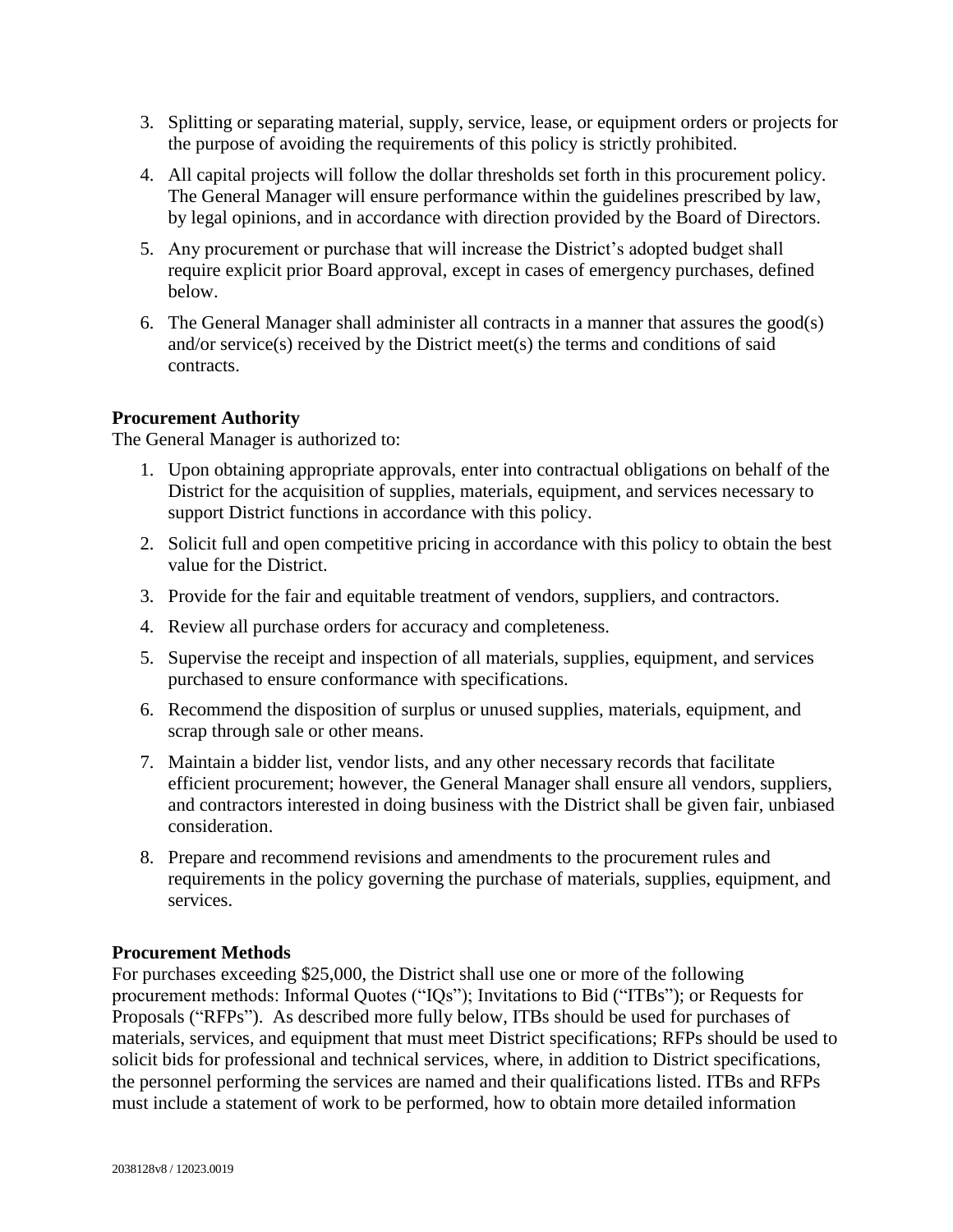about the project, and the date, time, and place for the submission of bids/proposals. IQs can be used for remaining purchase types.

The General Manager should try to obtain at least three (3) oral or written IQs for purchases of equipment, services, or supplies in excess of \$1,000.

The following table (the "Authorization Table") specifies purchase amount, bid type, contract type and the approval level:

| <b>Purchase Amount</b> | <b>Bid Type</b>          | <b>Contract Type</b>          | <b>Approval Level</b>     |
|------------------------|--------------------------|-------------------------------|---------------------------|
| $$0 - $25,000$         |                          | Purchase Order                | <b>General Manager</b>    |
| $$25,001+$             | Written ITBs and/or RFPs | Purchase Order or<br>Contract | <b>Board of Directors</b> |

## **ITBs and RFPs – Procedures**

- 1. Purchases of equipment or services via ITB/RFP shall follow these procedures:
	- a. Published Notice: The General Manager shall prepare the ITB/RFP. Notices may be published on the District's website, trade journals, newspapers, and other media if it is in the best interest of the District.
	- b. Pre-Bid Conference: A pre-bid conference may be held to clarify items in the notice inviting bids/proposals, answer questions, or tour applicable District facilities. If no conference is held, but questions are submitted in writing, a list of all questions and District responses should be distributed to all bidders/proposers.
	- c. Bid/Proposal Opening: The District shall require all bids/proposals be sealed and clearly identified on the outside of the envelope. District staff shall open the bids/proposals at the time and place stated in the ITB/RFP.
	- d. Awarding the Bid: The General Manager shall tabulate the bids/proposals with the Board Chair or his or her designee present. Successful bidders/proposers will be notified by the General Manager.
	- e. Rejection of Bids: The Board of Directors may reject any or all bids/proposals presented, without justification, and re-advertise, if desired. The Board may waive any minor irregularities or exceptions in each bid/proposals received.
	- f. Bid Security: Bids requiring bid bonds or other types of security will be outlined in the bid documents.
- 2. Best Value shall mean the bidder/proposer who meets the best interests of the District as determined by the Board of Directors in its sole and absolute discretion, pursuant to the criteria outlined by the District in the ITB/RFP.
- 3. Dividing contracts into smaller component contracts for the purpose of avoiding the provisions of this policy is prohibited. Contracts may be divided only to meet unique scheduling or other needs of a project, such as the purchase of equipment with a long lead-time or to accommodate necessary time frames.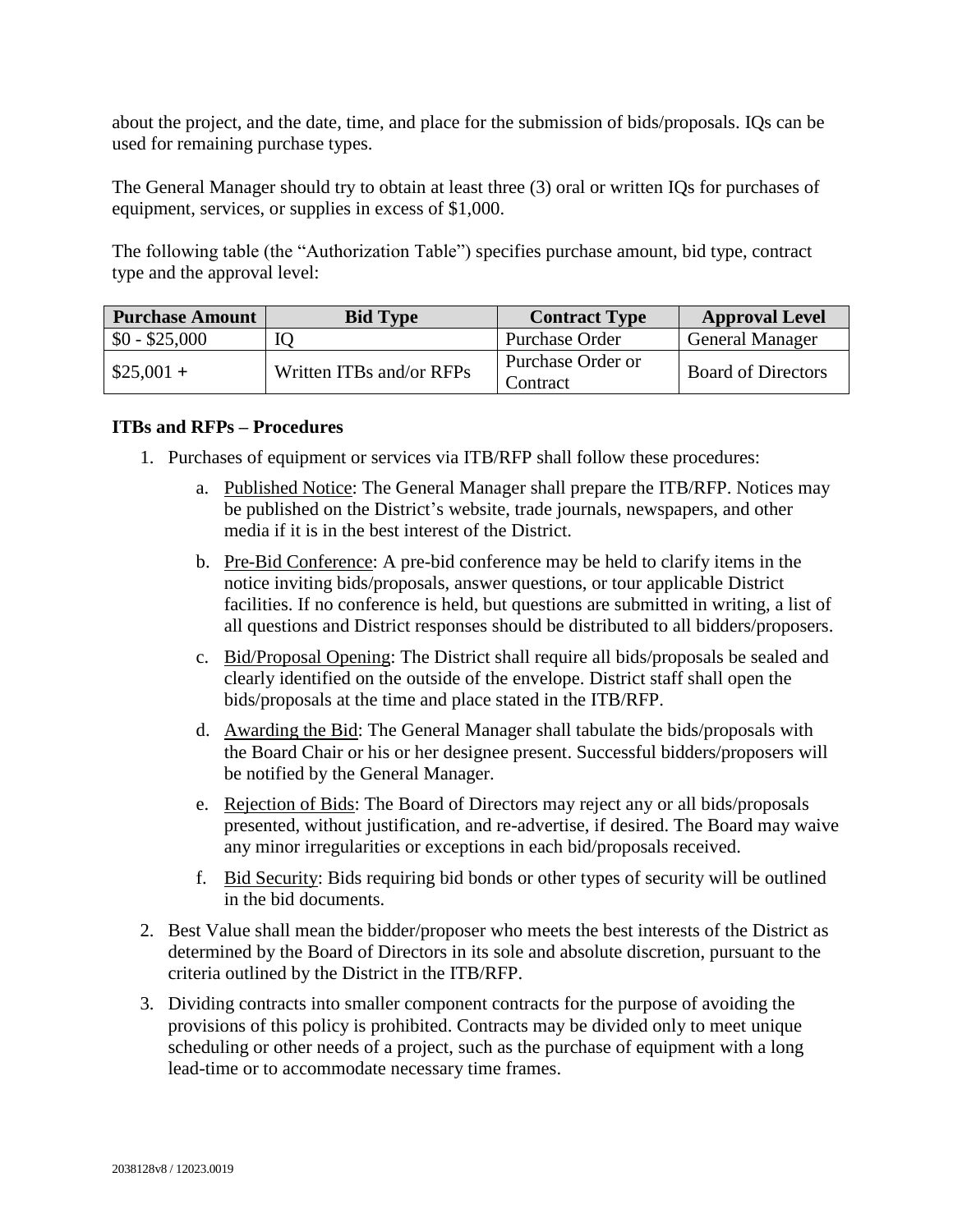- 4. Purchase orders will be created for contracts used for the procurement of equipment, materials, or supplies.
- 5. For contract amounts of \$25,000 or less, the General Manager shall have authority to execute contracts obtained by an ITB/RFP without Board approval, provided, however, that any such contract that will increase the District's adopted budget shall require explicit prior Board approval.
- 6. For contract amounts exceeding \$25,000, the General Manager shall only have authority to execute contracts obtained by an ITB/RFP after having obtained approval of the Board of Directors.

## **ITBs and RFPs – Use**

An RFP is used when the District cannot precisely set forth its needs. Rather than including specifications, the District shall provide vendors a statement of work and the vendors are then asked to propose solutions. The RFP will detail what items the vendors are to submit, the qualifications of the proposer, the cost of their proposals, how the District will evaluate the proposals, select the vendor, and develop the contract. The RFP award is based upon various factors, including the lowest price, expertise of the proposer, and technical superiority of the proposal as compared to the other proposals submitted to the District. Proposals in response to an RFP are subject to negotiation after they have been submitted to the District.

An ITB is used when the District has determined precisely what goods and services it needs. Similar to an RFP, an ITB award is not necessarily based upon the lowest price, but upon a service or good that best fits the requirements within a reasonable proximity to the other proposals submitted to the District. The terms contained in an ITB are typically not negotiable.

## **ITBs and RFPs – Public Notice**

It is the District's policy to provide notice to the public of all formal procurement opportunities. Such notices shall be posted publicly to ensure competition. Public notice will be posted on the District's website and, when determined by staff to achieve the greatest response, posted via the internet on public online exchanges and/or posted in a local or trade newspaper/periodical of general circulation. Publication shall be no less than ten (10) days prior to the procurement time and due date. In lieu of public notice, the District may opt to create and maintain a vendor list for specific professional services. Staff shall keep evidence of posting of such notices as part of the project.

## **Exceptions to a Competitive Selection Process**

All goods and services shall be procured by an informal or formal competitive selection process unless the District or General Manager determines that one of the circumstances described below is satisfied. The District shall document in writing the justification for using such an exception.

## **Sole Source Procurement**

The District may procure materials or services that are available from only one source. In order for the District to justify a sole source procurement, one or more of the following factors must be present: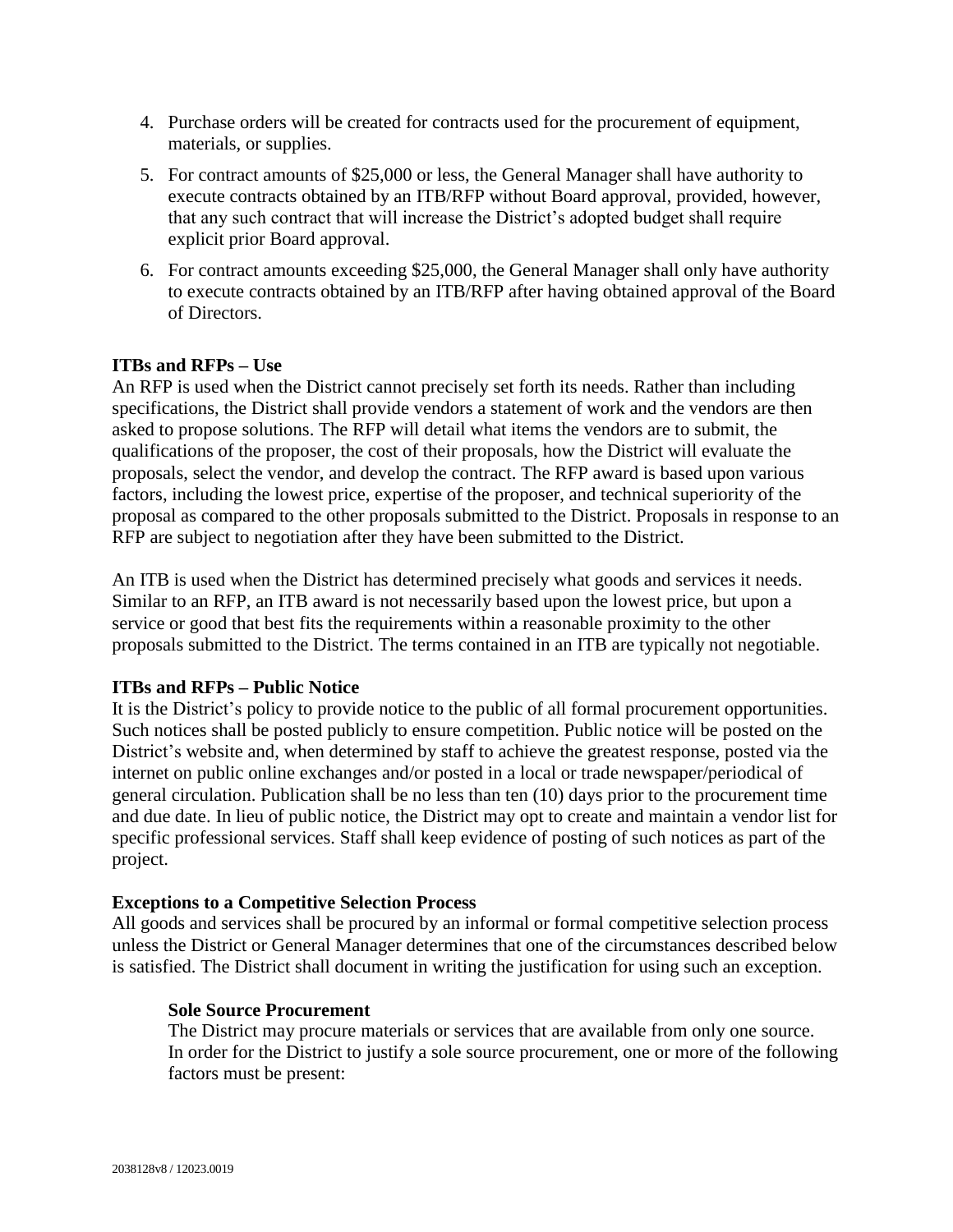- 1. The vendor capabilities and experiences are so unique (including the vendor's possession of patents or trademarked materials) that no other vendor may comparably meet the District's needs;
- 2. Only one product is available to reasonably meet the District's needs; and
- 3. Only one vendor has the ability to provide goods or services to the District within the District's required time frame.

# **Emergency Purchases**

- 1. Emergency purchases made by the General Manager may be ratified by the Board of Directors at the next Board meeting following the emergency purchase. For all emergency purchases the General Manager shall use his/her best efforts to consult with the Chair prior to making any such purchases; if the General Manager is unable to consult with the Chair, he/she shall use his/her best efforts to consult with the Vice Chair prior to make any emergency purchases.
- 2. An emergency purchase includes any immediate need for supplies or services wherein following normal procurement procedures could threaten District operations, property, or public health and safety. Emergency purchases also include purchases that materially deviate from the Board approved budget in place at the time of the purchase.

## **Capital Improvement Projects**

Capital improvement works projects include all work, construction, alteration, repair, maintenance, and improvement to capital assets and infrastructure. Capital projects over \$25,000 require prior approval by the Board and must undergo a formal written ITB/RFP process. Architectural, engineering, environmental, land surveying, and construction management services shall be evaluated through submission of a Request for Qualifications ("RFQs"), and a review and selection committee may be appointed. No contractors or subcontractors may be awarded a contract for a public works project unless registered with the California Department of Industrial Relations' Public Works Contractor Registration Program.

The District is not obligated to select contractors based on price alone. The District reserves the right to base its selection on a combination of evaluation factors which include price.

In the event a party to the bidding process disagrees with the District's recommendation of an award of any contract submitted to competitive bidding, the protest must be submitted in writing within seven (7) working days of the award recommendation of the contract, and the General Manager shall respond within ten (10) working days of receipt of the protest.

## **Professional Services**

The District does not require competitive bidding for the procurement of professional services that involve specialized skill, training, expertise, use of professional judgment or discretion, and/or a high degree of creativity. However, when prudent, the District may use the RFQ process to ensure that the District receives the desired service on the most favorable terms or for the best value. While the District is not specifically required to issue RFQs for professional services, it